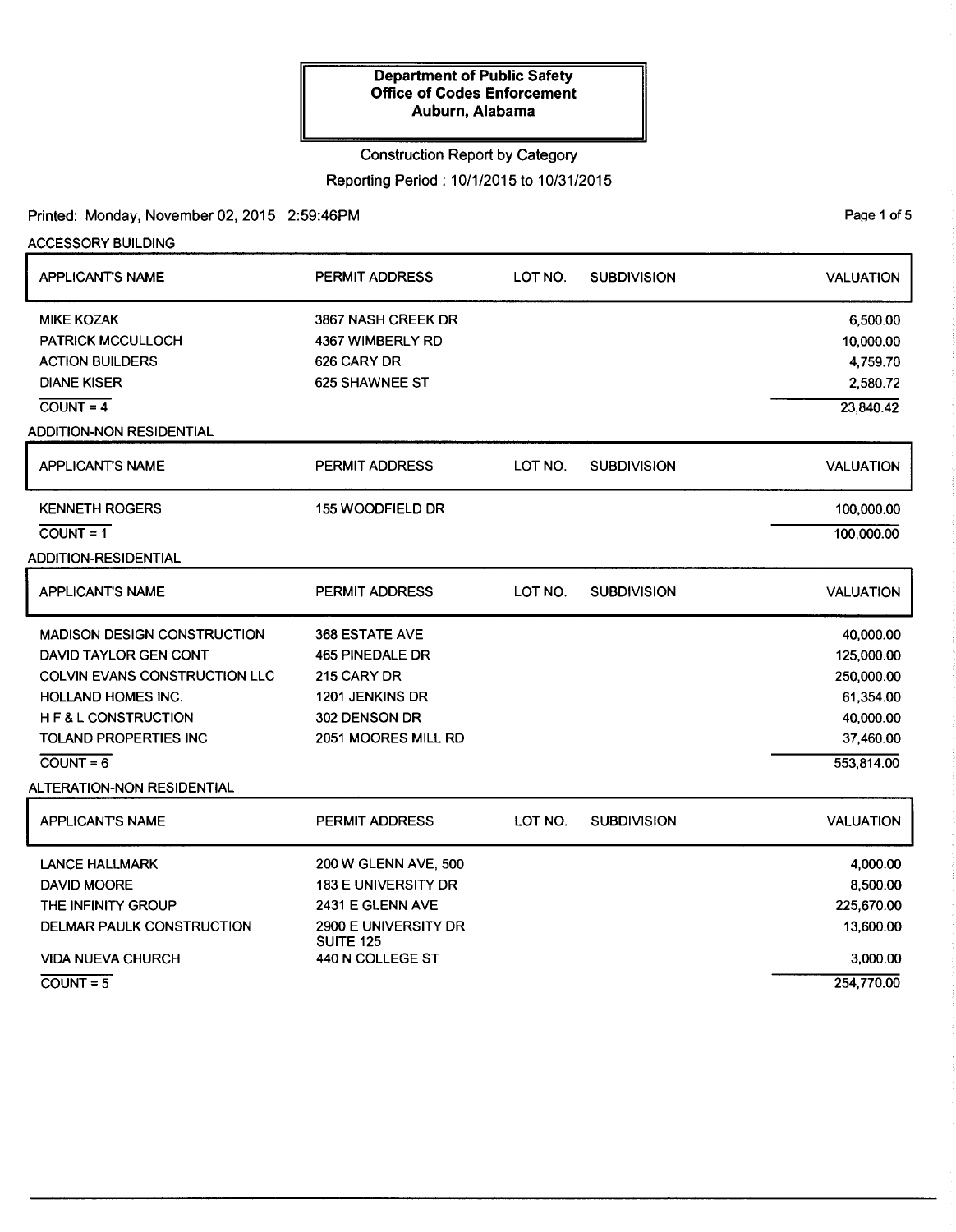### Construction Report by Category

Reporting Period: 10/1/2015 to 10/31/2015

# Printed: Monday, November 02, 2015 2:59:46PM

# ALTERATION-RESIDENTIAL

| <b>APPLICANT'S NAME</b>           | <b>PERMIT ADDRESS</b>    | LOT NO. | <b>SUBDIVISION</b> | <b>VALUATION</b> |
|-----------------------------------|--------------------------|---------|--------------------|------------------|
| <b>RAND D ENTERPRISES</b>         | 920 SLAUGHTER AVE        |         |                    | 112,400.00       |
| PYTHOGE LLC                       | <b>1468 TURN LAKE DR</b> |         |                    | 15,000.00        |
| PYTHOGE LLC                       | <b>1474 TURN LAKE DR</b> |         |                    | 35,000.00        |
| <b>L &amp; M RENOVATIONS LLC</b>  | 604 LOCKWOOD ST          |         |                    | 45,000.00        |
| WINDOW WORLD OF MONTGOMERY        | 1881 HILLTON CT          |         |                    | 2,486.00         |
| <b>GLENN FAIN</b>                 | 1165 OWENS RD            |         |                    | 5,000.00         |
| <b>MOORE CONSTRUCTION</b>         | <b>1449 RICHLAND RD</b>  |         |                    | 779,000.00       |
| DONALD ALLEN DEVELOPMENT          | 325 E GLENN AVE          |         |                    | 160,000.00       |
| <b>CLINT MASON</b>                | 541 FORESTDALE DR        |         |                    | 10,998.00        |
| AKT CONSTRUCTION COMPANY          | 1205 SANDERS ST          |         |                    | 4,000.00         |
| $COUNT = 10$                      |                          |         |                    | 1,168,884.00     |
| AMUSEMENT/SOCIAL/RECREATIONAL     |                          |         |                    |                  |
| <b>APPLICANT'S NAME</b>           | <b>PERMIT ADDRESS</b>    | LOT NO. | <b>SUBDIVISION</b> | <b>VALUATION</b> |
| <b>BLUE HAVEN POOLS</b>           | 621 POTOMAC DR           |         |                    | 45,000.00        |
| <b>BLUE HAVEN POOLS</b>           | 4315 GOLF CLUB DRIVE     |         |                    | 135,000.00       |
| $COUNT = 2$                       |                          |         |                    | 180,000.00       |
| FIVE OR MORE FAMILY BUILDING      |                          |         |                    |                  |
| <b>APPLICANT'S NAME</b>           | <b>PERMIT ADDRESS</b>    | LOT NO. | <b>SUBDIVISION</b> | <b>VALUATION</b> |
| RABREN GENERAL CONTRACTORS INC    | 201 W GLENN AVE          |         |                    | 30,947,151.00    |
| $COUNT = 1$                       |                          |         |                    | 30,947,151.00    |
| <b>INDUSTRIAL</b>                 |                          |         |                    |                  |
| <b>APPLICANT'S NAME</b>           | PERMIT ADDRESS           | LOT NO. | <b>SUBDIVISION</b> | <b>VALUATION</b> |
| <b>BAILEY-HARRIS CONSTRUCTION</b> | 2471 INNOVATION DR       |         |                    | 3,399,838.00     |
| $COUNT = 1$                       |                          |         |                    | 3,399,838.00     |
| ROOFING- NON RESIDENTIAL          |                          |         |                    |                  |
| <b>APPLICANT'S NAME</b>           | <b>PERMIT ADDRESS</b>    | LOT NO. | <b>SUBDIVISION</b> | <b>VALUATION</b> |
| <b>SUPERIOR ROOFING</b>           | 440 N DEAN RD            |         |                    | 8,625.00         |
| <b>BAILEY-HARRIS CONSTRUCTION</b> | 712 S COLLEGE ST         |         |                    | 91,597.00        |
| $COUNT = 2$                       |                          |         |                    | 100,222.00       |
|                                   |                          |         |                    |                  |

PaQe 2 of 5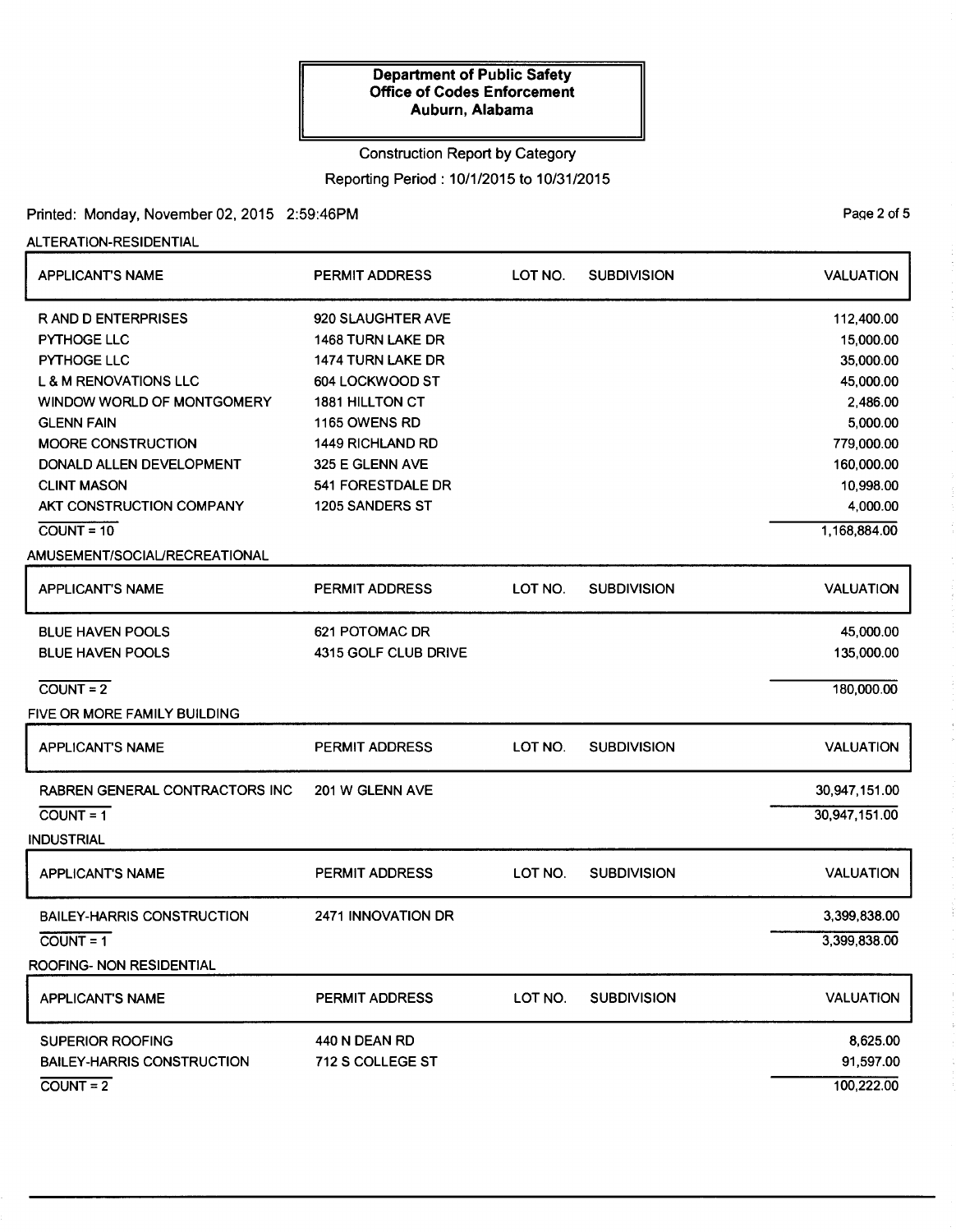### Construction Report by Category

Reporting Period: 10/1/2015 to 10/31/2015

# Printed: Monday, November 02, 2015 2:59:46PM

ROOFING-RESIDENTIAL

| <b>APPLICANT'S NAME</b>      | <b>PERMIT ADDRESS</b>      | LOT NO. | <b>SUBDIVISION</b>         | <b>VALUATION</b> |
|------------------------------|----------------------------|---------|----------------------------|------------------|
| PREFERRED CONTRACTORS, LLC   | <b>190 E UNIVERSITY DR</b> |         |                            | 48,000.00        |
| AJ'S ROOFING                 | 285 E UNIVERSITY DR        |         |                            | 2,700.00         |
| <b>JTF PROPERTIES</b>        | 566 E SAMFORD AVE          |         |                            | 6,100.00         |
| SUPERIOR ROOFING             | 1130 GENTRY DR             |         |                            | 5,710.00         |
| SUPERIOR ROOFING             | 782 HEARD AVE              |         |                            | 6,515.00         |
| $COUNT = 5$                  |                            |         |                            | 69,025.00        |
| SINGLE FAMILY HOUSE-ATTACHED |                            |         |                            |                  |
| <b>APPLICANT'S NAME</b>      | <b>PERMIT ADDRESS</b>      | LOT NO. | <b>SUBDIVISION</b>         | <b>VALUATION</b> |
| <b>HOMESTEAD RESIDENTIAL</b> | <b>1692 EASTON CT</b>      |         | <b>EAST LAKE TOWNHOMES</b> | 326,907.80       |
| <b>HOMESTEAD RESIDENTIAL</b> | <b>1688 EASTON CT</b>      | 3a      | <b>EAST LAKE TOWNHOMES</b> | 324,069.96       |
| $COUNT = 2$                  |                            |         |                            | 650,977.76       |

PaQe 3 of 5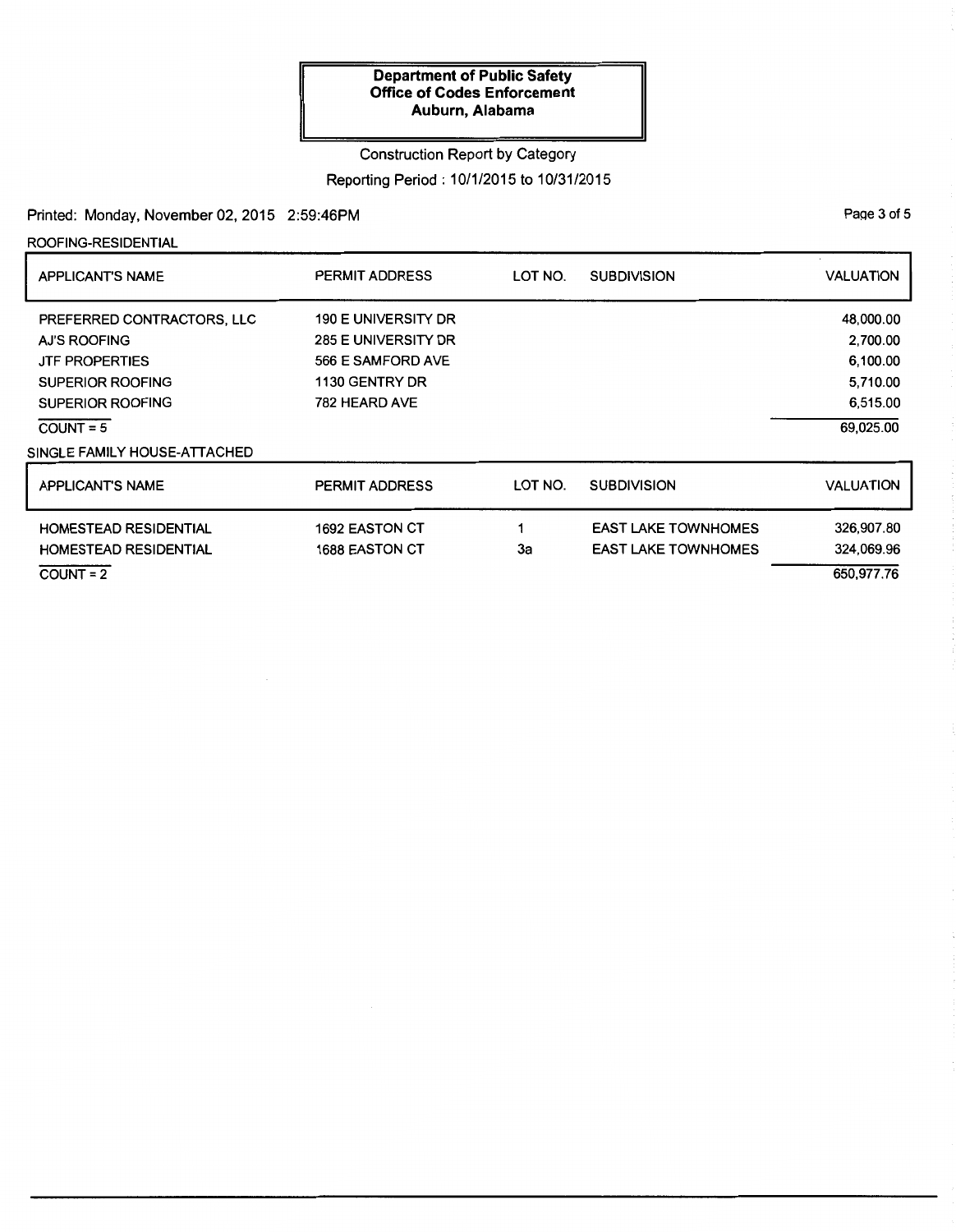# Construction Report by Category Reporting Period: 10/1/2015 to 10/31/2015

# Printed: Monday, November 02, 2015 2:59:46PM example and the state of 5 and 2015 2:59:46PM

### SINGLE FAMILY HOUSE-DETACHED

| <b>APPLICANT'S NAME</b>        | PERMIT ADDRESS            | LOT NO.         | <b>SUBDIVISION</b>           | <b>VALUATION</b> |
|--------------------------------|---------------------------|-----------------|------------------------------|------------------|
| TIM YATES CONSTRUCTION         | 1088 BRIAR CLIFF LN       | 8               | <b>GROVE HILL</b>            | 295,338.60       |
| DEAN SPRATLIN CONSTRUCTION INC | 4279 WIMBERLY RD          | 3C <sub>2</sub> | <b>BROOKHAVEN FARMS</b>      | 300,000.00       |
| <b>SWC CONSTRUCTION</b>        | 1783 KENAI PASS           | 204             | <b>SOLAMERE</b>              | 301,527.78       |
| HUNTER CONSTRUCTION            | 7272 HEATH RD             | 7               | <b>GOLD HILL ESTATES</b>     | 417,034.78       |
| <b>EASTBROOK HOMES</b>         | 2000 MOHICAN DR           | 183A            | <b>PRESERVE</b>              | 277,343.90       |
| <b>GEORDAN COMMUNITIES</b>     | 134 GRAZIA WAY            | 13              | <b>TIVOLI</b>                | 315,828.52       |
| HOMESTEAD RESIDENTIAL          | <b>1186 STILL HUNT LN</b> | 191             | YARBROUGH FARMS - THE PARC   | 288,961.90       |
| HOMESTEAD RESIDENTIAL          | 1008 STARR CT             | 10              | <b>ROSEMARY GATE</b>         | 240,199.93       |
| <b>HOLLAND HOMES INC.</b>      | 1707 MUIR DR              | 46              | <b>STONE CREEK</b>           | 225,034.78       |
| WHEELES CONSTRUCTION           | 175 SIENA PL              | 137             | <b>TUSCANY HILLS</b>         | 145,136.67       |
| <b>WHEELES CONSTRUCTION</b>    | 159 SIENA PL              | 133             | <b>TUSCANY HILLS</b>         | 145,136.67       |
| <b>WHEELES CONSTRUCTION</b>    | 163 SIENA PL              | 134             | <b>TUSCANY HILLS</b>         | 145,136.67       |
| <b>WHEELES CONSTRUCTION</b>    | 2688 CANAL CT             | 112             | <b>TUSCANY HILLS</b>         | 145,136.67       |
| <b>GEORDAN COMMUNITIES</b>     | 172 GRAZIA WAY            | 19              | <b>TIVOLI</b>                | 263,451.54       |
| <b>GEORDAN COMMUNITIES</b>     | 176 GRAZIA WAY            | 20              | <b>TIVOLI</b>                | 284,248.05       |
| <b>DAVID JOHNSON</b>           | 4271 WIMBERLY RD          | $3 - c - 1$     | <b>BROOKHAVEN FARMS</b>      | 324,368.15       |
| <b>EASTBROOK HOMES</b>         | 209 WESTOVER ST           | 142a4           | <b>MIMMS TRAIL</b>           | 280,577.81       |
| EDGAR HUGHSTON BUILDER INC.    | 2221 MORGAN DR            | 110             | <b>MORGAN WOODS</b>          | 296,652.40       |
| <b>KTKF CORPORATION</b>        | 1274 AUBIE DR             | 45              | <b>GARDENS AT GATEWOOD</b>   | 253,333.02       |
| <b>HARRIS DOYLE HOMES</b>      | <b>1282 SOUTHRIDGE CT</b> | 44              | <b>CYPRESS POINT</b>         | 283,102.32       |
| <b>SIMS &amp; COMPANY LLC</b>  | 1537 MARLEY LN            | 116             | <b>EAST LAKE SUBDIVISION</b> | 348,023.57       |
| <b>GEORDAN COMMUNITIES</b>     | 334 BAYTREE LN            | 4               | <b>CARY WOODS</b>            | 367,745.80       |
| EDGAR HUGHSTON BUILDER INC.    | 2227 MORGAN DR            | 111             | <b>MORGAN WOODS</b>          | 302,295.04       |
| <b>HOMESTEAD RESIDENTIAL</b>   | 2151 CONCODRE CT          | 360             | <b>ASHETON LAKES</b>         | 349,654.70       |
| <b>SIMS &amp; COMPANY LLC</b>  | 2155 WELCH CROSSING       | 52              | <b>ASHETON LAKES</b>         | 315,968.32       |
| DILWORTH DEVELOPMENT           | 1548 WOODLEY CIR          | 19              | <b>MILLWOOD</b>              | 312,597.00       |
| DILWORTH DEVELOPMENT           | 1658 MARIE LOOP           | 66              | <b>EAST LAKE SUBDIVISION</b> | 433,000.00       |
| HOMEWORKS OF ALABAMA INC       | 2233 N DONAHUE DR         | 72              | <b>HIGHLANDS</b>             | 298,956.92       |
| HOMESTEAD RESIDENTIAL          | 1530 PIEDMONT DR          | 605             | <b>CAMDEN RIDGE</b>          | 290,085.73       |
| HAYLEY-FREEMAN CONST CO        | 2630 TUSCANY HILLS DR     | 146             | <b>TUSCANY HILLS</b>         | 160,890.20       |
| FOUNTAIN, GRANT                | 1853 DELLIA DR            | 65              | <b>MORGAN HILLS PHASE 2</b>  | 249,098.53       |
| <b>TOLAND PROPERTIES INC</b>   | 1220 FALLS CREST DR       | 56              | YARBROUGH FARMS PH II        | 398,687.16       |
| <b>EASTBROOK HOMES</b>         | 2250 TURNBURY LN          | 69              | <b>SHELTON COVE</b>          | 247,131.27       |
| <b>STONE MARTIN BUILDERS</b>   | 2477 CHURCHILL CIR        | 49              | <b>LUNDY WEST</b>            | 196,772.56       |
| DILWORTH DEVELOPMENT           | 935 ANDREWS AVE           | 210             | YARBROUGH FARMS - THE PARC   | 360,000.00       |
| DILWORTH DEVELOPMENT           | 975 FALCONER DR           | 172             | YARBROUGH FARMS - THE PARC   | 259,000.00       |
| <b>JOE RAGAN</b>               | 3888 WIMBERLY RD          | 5               | <b>ISOM</b>                  | 371,730.40       |
| $COUNT = 37$                   |                           |                 |                              | 10,489,187.36    |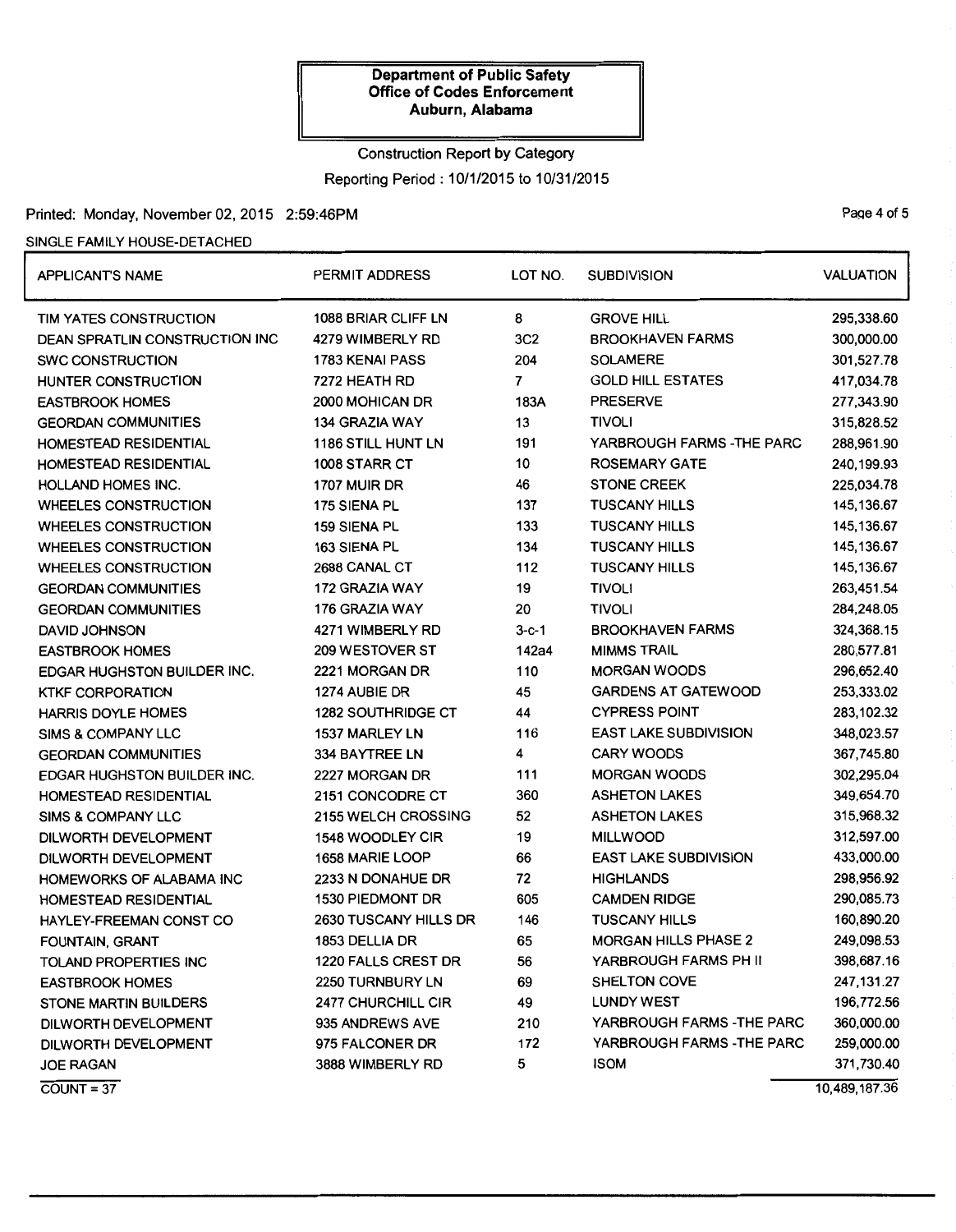Construction Report by Category

Reporting Period: 10/1/2015 to 10/31/2015

Printed: Monday, November 02, 2015 2:59:46PM

TWO-FAMILY BUILDING

APPLICANT'S NAME DILWORTH DEVELOPMENT DILWORTH DEVELOPMENT  $COUNT = 2$ PERMIT ADDRESS 1794 COVINGTON RDG 1794 COVINGTON RDG LOT NO. SUBDIVISION 801/802 DEVONSHIRE 501/502 DEVONSHIRE VALUATION 457,830.04 539,224.43 997,054.47

TOTAL COUNT= 78

TOTAL VALUATION=

48,934,764.01

Ander Mulen

PaQe 5 of 5